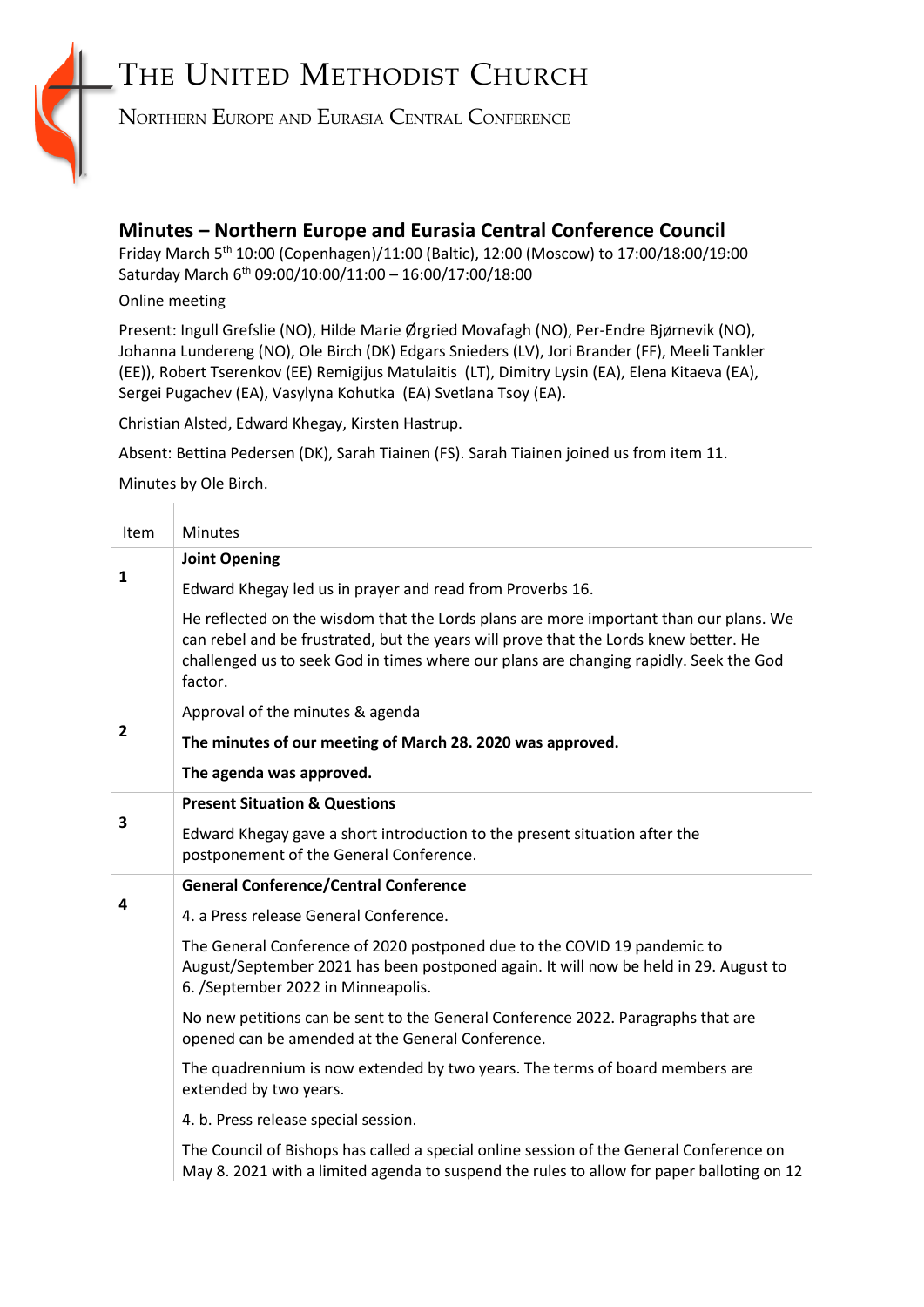

| Item | <b>Minutes</b>                                                                                                                                                                                                                                                                                                                                                                                                                    |
|------|-----------------------------------------------------------------------------------------------------------------------------------------------------------------------------------------------------------------------------------------------------------------------------------------------------------------------------------------------------------------------------------------------------------------------------------|
|      | amendments to the Book of Discipline.                                                                                                                                                                                                                                                                                                                                                                                             |
|      | One of the 12 amendments to the Book of Discipline on this limited agenda will, if<br>approved, make it possible to call the Central Conference, and to elect bishops.                                                                                                                                                                                                                                                            |
|      | None of the structural proposals will be on the agenda of the special online session of the<br>General Conference. It would take a two thirds majority to change the agenda that is set<br>by the Council of Bishops in the call of the special session of the General Conference.                                                                                                                                                |
|      | Christian Alsted is working with the General Conference delegates to ensure that they<br>are prepared.                                                                                                                                                                                                                                                                                                                            |
|      | <b>The European Situation</b>                                                                                                                                                                                                                                                                                                                                                                                                     |
| 5    | The Council was presented with three documents composed by the bishops Patrick<br>Streiff, Harald Rückert and Christian Alsted. Note: The documents were written before<br>the latest postponement of the General Conference.                                                                                                                                                                                                     |
|      | "Towards the Future"<br>Abstract: Outlining a timeline for changes and consequences if the Protocol on<br>Reconciliation and Grace Through Separation and Restructuring and The Christmas<br>Covenant is approved by The General Conference.                                                                                                                                                                                      |
|      | The timeline must be adjusted to the new dates for the General Conference and<br>$\bullet$<br>to whether the next GC is 2024 or not.                                                                                                                                                                                                                                                                                              |
|      | Members of the council expressed the desire to be involved in this work and not<br>٠<br>just having the bishops work on it. Can the whole Central Conference be<br>involved?                                                                                                                                                                                                                                                      |
|      | Other questions from the conversation:<br>$\bullet$                                                                                                                                                                                                                                                                                                                                                                               |
|      | What is happening in Eurasia around leaving? Edvard Kehgay: If the protocol is<br>٠<br>approved, I think Eurasia leaves the UMC. If not, I am not sure.                                                                                                                                                                                                                                                                           |
|      | Is this the time to change the rhythm of the GC to get it away from US<br>٠<br>presidential elections?                                                                                                                                                                                                                                                                                                                            |
|      | "Central Conferences in Europe after 2022 - A task Force Mandate for a post-<br>separation UMC"                                                                                                                                                                                                                                                                                                                                   |
|      | Abstract: Proposal for a Task Force and its mandate to study the effects of General<br>Conference decisions enabling clergy and Annual Conferences to decide whether they<br>depart og remain in the UMC, and to draft a petition concerning the future of the Central<br>Conferences in Europe to the General Conference. The draft shall be presented to a joint<br>meeting of the Central Conferences Executives in July 2023. |
|      | "Central Conferences in Europe after 2022 - On Separation from the UMC"                                                                                                                                                                                                                                                                                                                                                           |
|      | A review of the provisions of the "Protocol" for Annual Conferences, clergy and local<br>churches that wish to leave the UMC.                                                                                                                                                                                                                                                                                                     |
|      | The European bishops wish to be helpful to all groups in this process.<br>$\bullet$                                                                                                                                                                                                                                                                                                                                               |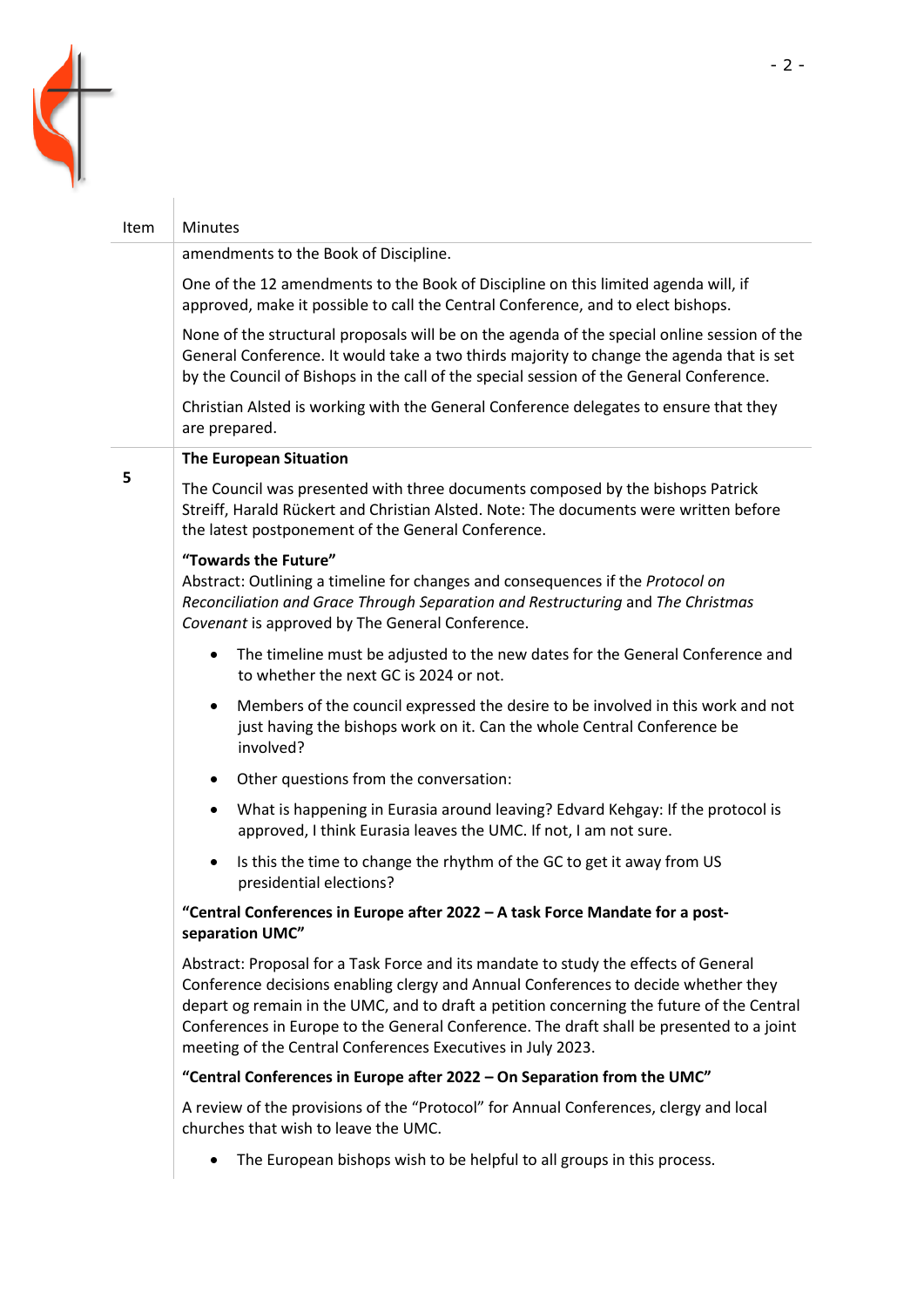

| Item | Minutes                                                                                                                                                                                                                                                                                                                                                                                                                                                                                                                                                       |
|------|---------------------------------------------------------------------------------------------------------------------------------------------------------------------------------------------------------------------------------------------------------------------------------------------------------------------------------------------------------------------------------------------------------------------------------------------------------------------------------------------------------------------------------------------------------------|
|      | Christian Alsted presented the Statement on commitment to the future of the United<br>Methodist Church issued by bishop Steiff, bishop Rückert and himself.                                                                                                                                                                                                                                                                                                                                                                                                   |
|      | Area Groups - please see separate agendas.                                                                                                                                                                                                                                                                                                                                                                                                                                                                                                                    |
|      | General Conference/Central Conference-called and regular.                                                                                                                                                                                                                                                                                                                                                                                                                                                                                                     |
| 6    | <b>Report of The Eurasia Area Group:</b>                                                                                                                                                                                                                                                                                                                                                                                                                                                                                                                      |
|      | The report was presented be Vasylyna Kohutka.                                                                                                                                                                                                                                                                                                                                                                                                                                                                                                                 |
|      | We move that CCC creates a working group to write a letter to Commission on GC and<br>COB to clarify the following questions:<br>1. Would the Protocol be on the agenda in the beginning or the end of the GC?<br>2. If GC decides on the Protocol on the first day, would it make sense to stay together and<br>vote on the matters of the post separation UMC for the people of traditional views on<br>human sexuality?<br>3. Would it make sense to separate on the second day of the GC into two bodies<br>according to the best of delegates knowledge? |
|      | Christian Alsted shared his information on the General Conference agenda and the<br>challenges of splitting at General Conference.                                                                                                                                                                                                                                                                                                                                                                                                                            |
|      | Proposal was not approved.                                                                                                                                                                                                                                                                                                                                                                                                                                                                                                                                    |
|      | We move that Central Conference Council decide whether we need an extra Central<br>Conference or not? And decide on how the terms of the Bishops calculated in this time of<br>postponement?                                                                                                                                                                                                                                                                                                                                                                  |
|      | We do not see a need for an extra CC and propose to affirm a CCC prolongation of the<br>terms of the Bishop till 2023. Information needs to be sent out to all conferences.                                                                                                                                                                                                                                                                                                                                                                                   |
|      | Two proposals were formulated:                                                                                                                                                                                                                                                                                                                                                                                                                                                                                                                                |
|      | 1. Even if the May 8 <sup>th</sup> , 2021 called special session of the General Conference may<br>make provisions for it, no extraordinary Central Conference will be called in The<br>Northern Europe and Eurasia Central Conference.                                                                                                                                                                                                                                                                                                                        |
|      | The proposal was approved.                                                                                                                                                                                                                                                                                                                                                                                                                                                                                                                                    |
|      | The term of each bishop in the Northern Europe and Eurasia Central Conference<br>2.<br>is prolonged until elections can be held at the next ordinary Central Conference<br>after the 2020 postponed General Conference, and until a new bishop can take<br>office.                                                                                                                                                                                                                                                                                            |
|      | The Proposal was approved.                                                                                                                                                                                                                                                                                                                                                                                                                                                                                                                                    |
|      | The Nordic & Baltic Area Group:<br>Questions we will bring to the conversation with that European bishops.                                                                                                                                                                                                                                                                                                                                                                                                                                                    |
|      | Why a task force of the ACs? Why not the members of the councils/executives?                                                                                                                                                                                                                                                                                                                                                                                                                                                                                  |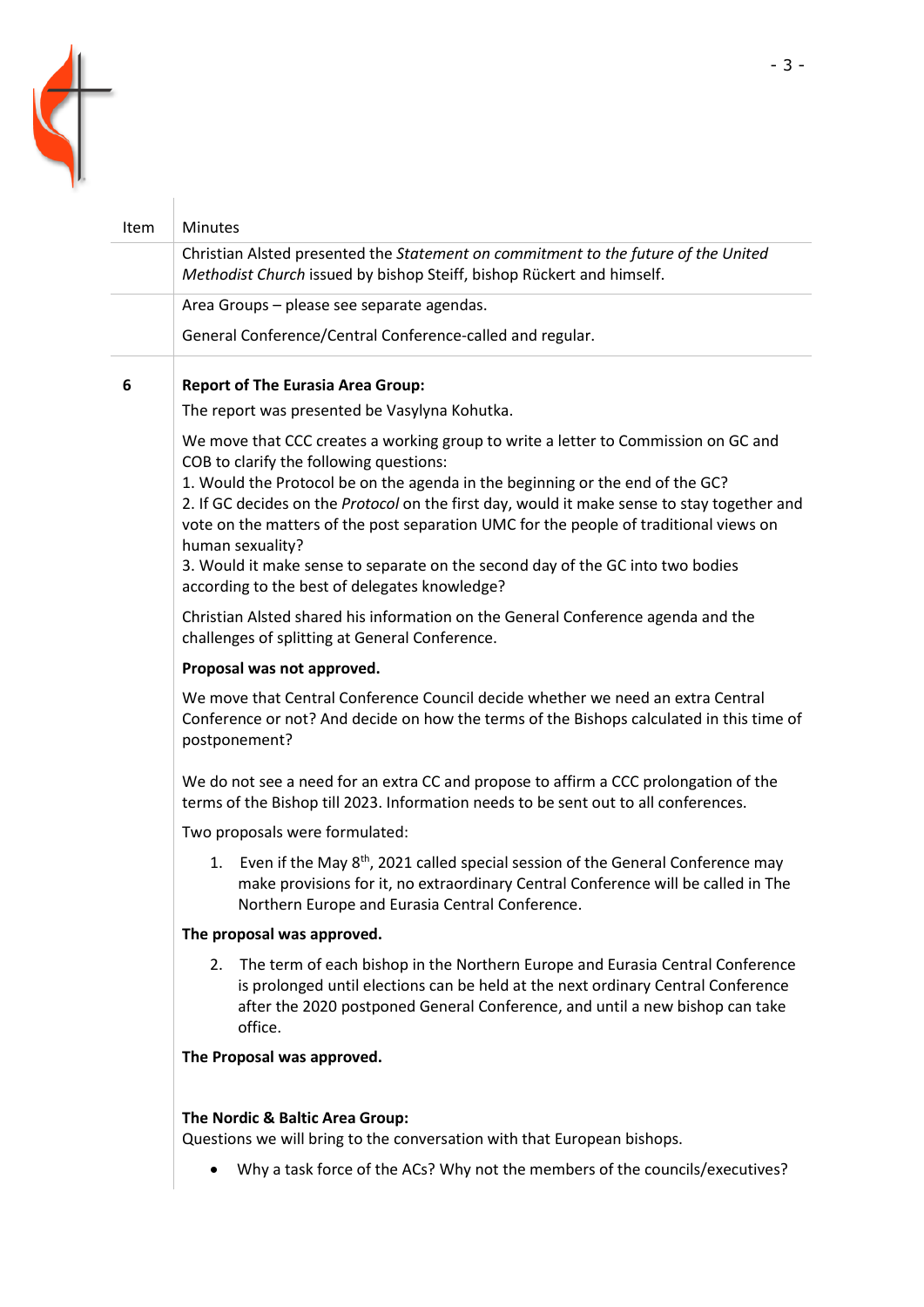

| Item           | <b>Minutes</b>                                                                                                                                                                                                                                                                                                                                                                                                                                                                                             |
|----------------|------------------------------------------------------------------------------------------------------------------------------------------------------------------------------------------------------------------------------------------------------------------------------------------------------------------------------------------------------------------------------------------------------------------------------------------------------------------------------------------------------------|
|                | Why not reaching out to non-UMC Methodists in Europe?<br>٠                                                                                                                                                                                                                                                                                                                                                                                                                                                 |
|                | When should it start?                                                                                                                                                                                                                                                                                                                                                                                                                                                                                      |
|                | What if the protocol and/or the Christmas Covenant does not get the support of<br>GC? Is that the end of the task force?                                                                                                                                                                                                                                                                                                                                                                                   |
|                | Regionality in Europe, as a part of the mandate?                                                                                                                                                                                                                                                                                                                                                                                                                                                           |
|                | <b>Action Items</b><br>We will propose to the Eurasia Area group to join us to organise an online seminar for<br>CC-delegates on the European Situation and the many future challenges for us. Time:<br>Saturday when we meet in November 2021.                                                                                                                                                                                                                                                            |
|                | Organisers: Christian Alsted, Hilde Marie Øgreid, Ole Birch and one from Eurasia if they<br>join in.                                                                                                                                                                                                                                                                                                                                                                                                       |
|                | Edward Khegay accepted the invitation on behalf of the Eurasia Area Group and would<br>come back with a name for the organising group.                                                                                                                                                                                                                                                                                                                                                                     |
| $\overline{ }$ | Christian Alsted led us in prayer.                                                                                                                                                                                                                                                                                                                                                                                                                                                                         |
|                | Meeting resumed Saturday at 9 AM.                                                                                                                                                                                                                                                                                                                                                                                                                                                                          |
|                | Svetlana Troy was absent for some of this part of the meeting.                                                                                                                                                                                                                                                                                                                                                                                                                                             |
|                | <b>Morning Prayer</b>                                                                                                                                                                                                                                                                                                                                                                                                                                                                                      |
|                | Vasylyna Kohutka read Matt. 6 "Seek first his kingdom". She reflected on the Kingdom of<br>God as the one thing we must seek this morning.                                                                                                                                                                                                                                                                                                                                                                 |
|                | Identifying questions to discuss with the European Bishops.                                                                                                                                                                                                                                                                                                                                                                                                                                                |
| 8              | Why a task force of the ACs? Why not the members of the councils/executives?                                                                                                                                                                                                                                                                                                                                                                                                                               |
|                | Why not reaching out to non-UMC Methodists in Europe?<br>٠                                                                                                                                                                                                                                                                                                                                                                                                                                                 |
|                | When should it start?                                                                                                                                                                                                                                                                                                                                                                                                                                                                                      |
|                | What if the protocol and/or the Christmas Covenant does not get the support of<br>$\bullet$<br>GC? Is that the end of the task force? Do we not need the task force in any case?<br>There are important issues that we must work on as European United Methodists<br>whether the protocol Is approved by the General Conference or not. That is, the<br>sustainability of the Central Conferences and the upcoming review of the UMC in<br>Europe by The Standing Committee on Central Conference Matters. |
|                | Regionality in Europe, as part of the mandate?                                                                                                                                                                                                                                                                                                                                                                                                                                                             |
|                | When can the ACs be expected to know what they want to do?<br>٠                                                                                                                                                                                                                                                                                                                                                                                                                                            |
|                | What if a Central Conference decided to leave?                                                                                                                                                                                                                                                                                                                                                                                                                                                             |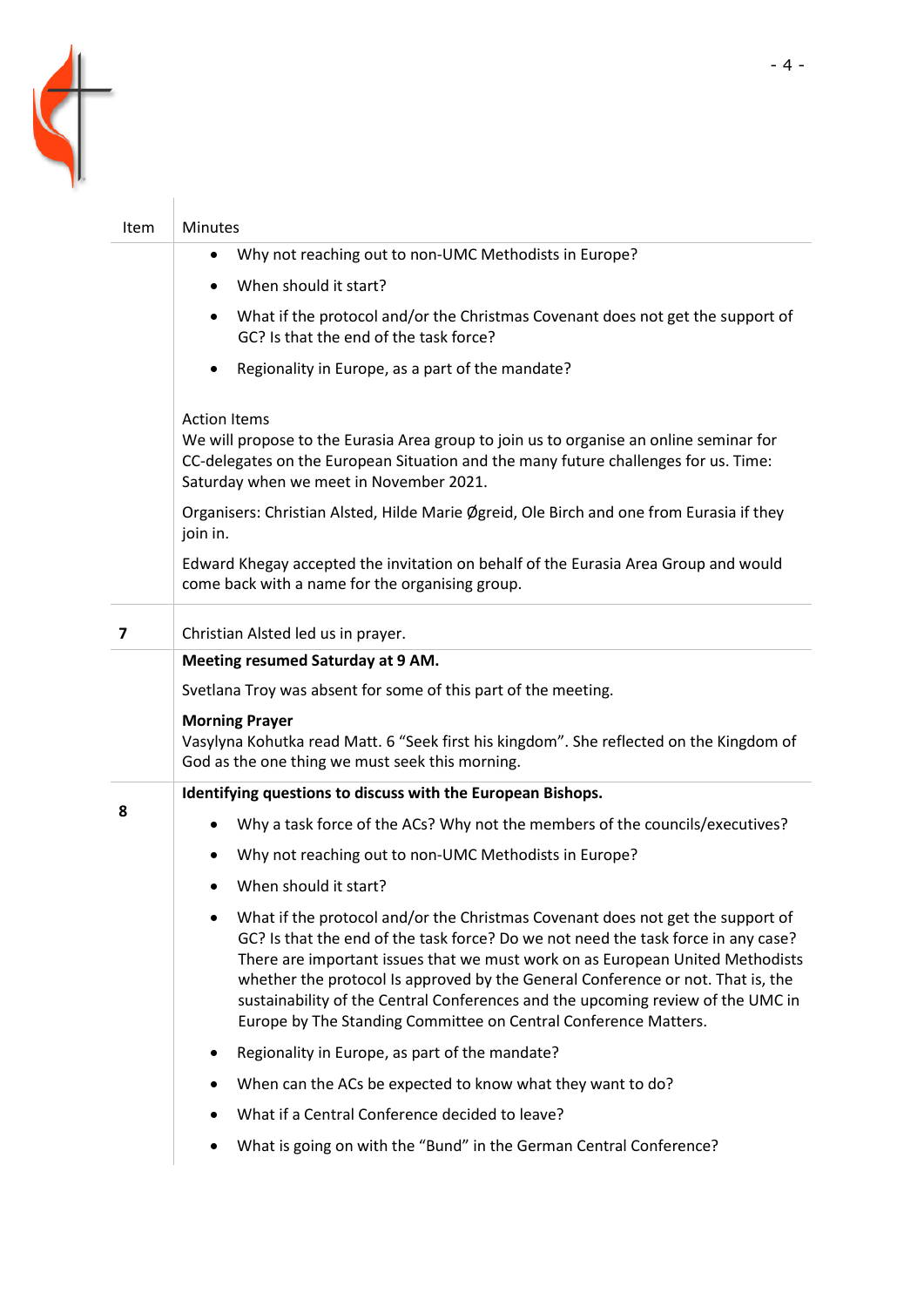

| <b>Item</b> | <b>Minutes</b>                                                                                                                                                                                                                                                                                                                                                                                                                                                                                                                                                                                                                                               |
|-------------|--------------------------------------------------------------------------------------------------------------------------------------------------------------------------------------------------------------------------------------------------------------------------------------------------------------------------------------------------------------------------------------------------------------------------------------------------------------------------------------------------------------------------------------------------------------------------------------------------------------------------------------------------------------|
| 9           | <b>Meeting with European Bishops</b>                                                                                                                                                                                                                                                                                                                                                                                                                                                                                                                                                                                                                         |
|             | Christian Alsted opened this part of the meeting with reflections on Reinhold Niebuhrs<br>prayer.                                                                                                                                                                                                                                                                                                                                                                                                                                                                                                                                                            |
|             | God, grant me the serenity<br>to accept the things I cannot change,<br>the courage to change the things I can,<br>and the wisdom to know the difference.<br>Living one day at a time,<br>enjoying one moment at a time;<br>accepting hardship as a pathway to peace;<br>taking, as Jesus did,<br>this sinful world as it is,<br>not as I would have it;<br>trusting that You will make all things right<br>if I surrender to Your will;<br>so that I may be reasonably happy in this life<br>and supremely happy with You forever in the next.<br>Amen.<br>Bishops Rückert and Streiff presented the situation in their areas and responded to<br>questions. |
|             | The CCC shared its questions and concerns (se item 8 in the minutes) in response to the<br>documents on the future of Europe, Bishops Rückert and Streiff gave their immediate<br>responses. The Executives of the other two Central Conferences will also react to the<br>three documents and the bishops will then finalize the proposal for a Task Force.                                                                                                                                                                                                                                                                                                 |
|             | <b>Reactions to conversation with Euro bishops</b>                                                                                                                                                                                                                                                                                                                                                                                                                                                                                                                                                                                                           |
| 10          | Interesting to hear about the situations in the different European Countries.<br>$\bullet$                                                                                                                                                                                                                                                                                                                                                                                                                                                                                                                                                                   |
|             | There are important differences between the three CC in Europe.                                                                                                                                                                                                                                                                                                                                                                                                                                                                                                                                                                                              |
|             | We are looking forward to hearing what comes back from the three bishops.                                                                                                                                                                                                                                                                                                                                                                                                                                                                                                                                                                                    |
|             | The task force work must be organized around the nature of the work. Online<br>work cannot be done be 50, 60 og 70 people.                                                                                                                                                                                                                                                                                                                                                                                                                                                                                                                                   |
|             | A pre-task force would be a good idea.                                                                                                                                                                                                                                                                                                                                                                                                                                                                                                                                                                                                                       |
| 11          | The next Central Conference                                                                                                                                                                                                                                                                                                                                                                                                                                                                                                                                                                                                                                  |
|             | Time and place<br>The invitation to meet in Tallinn is still valid.<br>We confirmed to have the Central Conference in Tallinn                                                                                                                                                                                                                                                                                                                                                                                                                                                                                                                                |
|             | We need a new date for the Central Conference.<br>New dates for Central Conference March 15. - 19. 2023.                                                                                                                                                                                                                                                                                                                                                                                                                                                                                                                                                     |
|             | Budget.                                                                                                                                                                                                                                                                                                                                                                                                                                                                                                                                                                                                                                                      |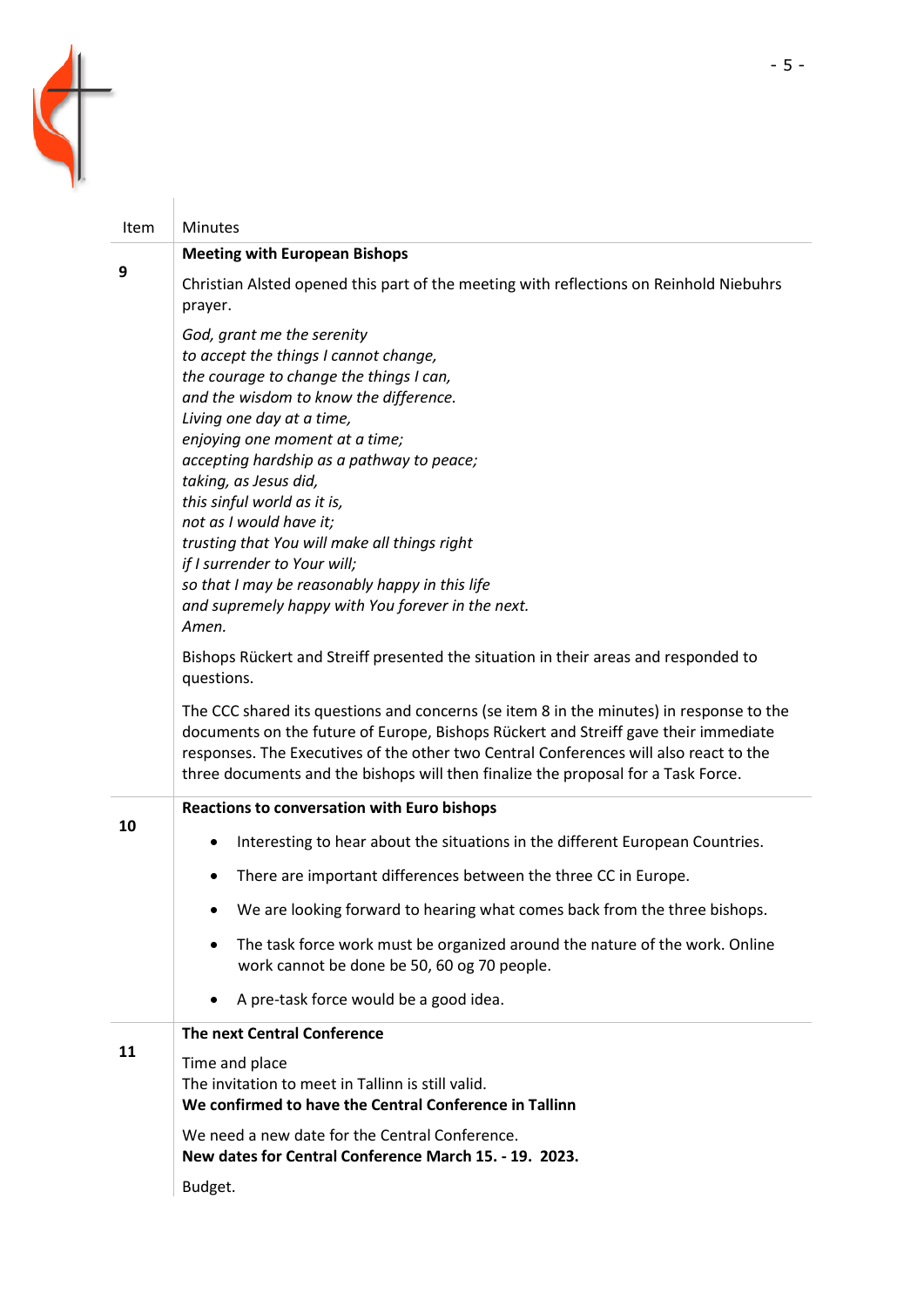

## Item | Minutes Kirsten Hastrup presented the proposal for a budget for the Central Conference. More work must be done on it now that the dates are changing. Process for Episcopal elections Proposal to table this until our next meeting. **The proposal was approved.** Review evaluation from Central Conference 2016 Proposal to table this until our next meeting. **The proposal was approved.** Program Proposal that a team will work with the office to prepare the agenda and program. Preliminary report in November. Members: Ole Birch, Per-Endre Bjørnevik, Sarah Tiainen and Robert Tserenkov. **The proposal was approved.** Adaptations to the Book of Discipline. Preliminary list of items to be considered: o Committee on investigation and administrative review para 636 og 2703.2 put together fewer members - cooperation with other annual conferences. o Paragraphs on Judicial Court have been forgotten since 2005.  $\circ$  Paragraphs on complaints – can be simplified. o Simplified annual conference organization. o Course of Study program. Proposal by Hilde Marie Ørgreid Movafagh The CCC of the NEECC call upon the Commission to propose to change the quadrennium's of the ordinary General Conferences, the first to be in 2025 and then every fourth year after that. **The proposal was approved.** Arguments: To avoid that the General Conference collides with the American presidential election and includes the tension that comes with this. To make a better timeline this time. Action: We will put it in a press release and in a letter to the Commission on The General Conference. We will inform our General Conference delegates. **12 Ukraine Moldova Provisional Annual Conference** Christian Alsted gave a report. We have received documents from the secretary of Ukraine Moldova Provisional Annual Conference Vasylyna Kohutka about their decision to withdraw from the Eurasian Episcopal Area. The presidium and Christian Alsted have provided information on the rules concerning moving an Annual Conference to leaders in the Ukraine Moldova Provisional Annual Conference. This has included the following two points.